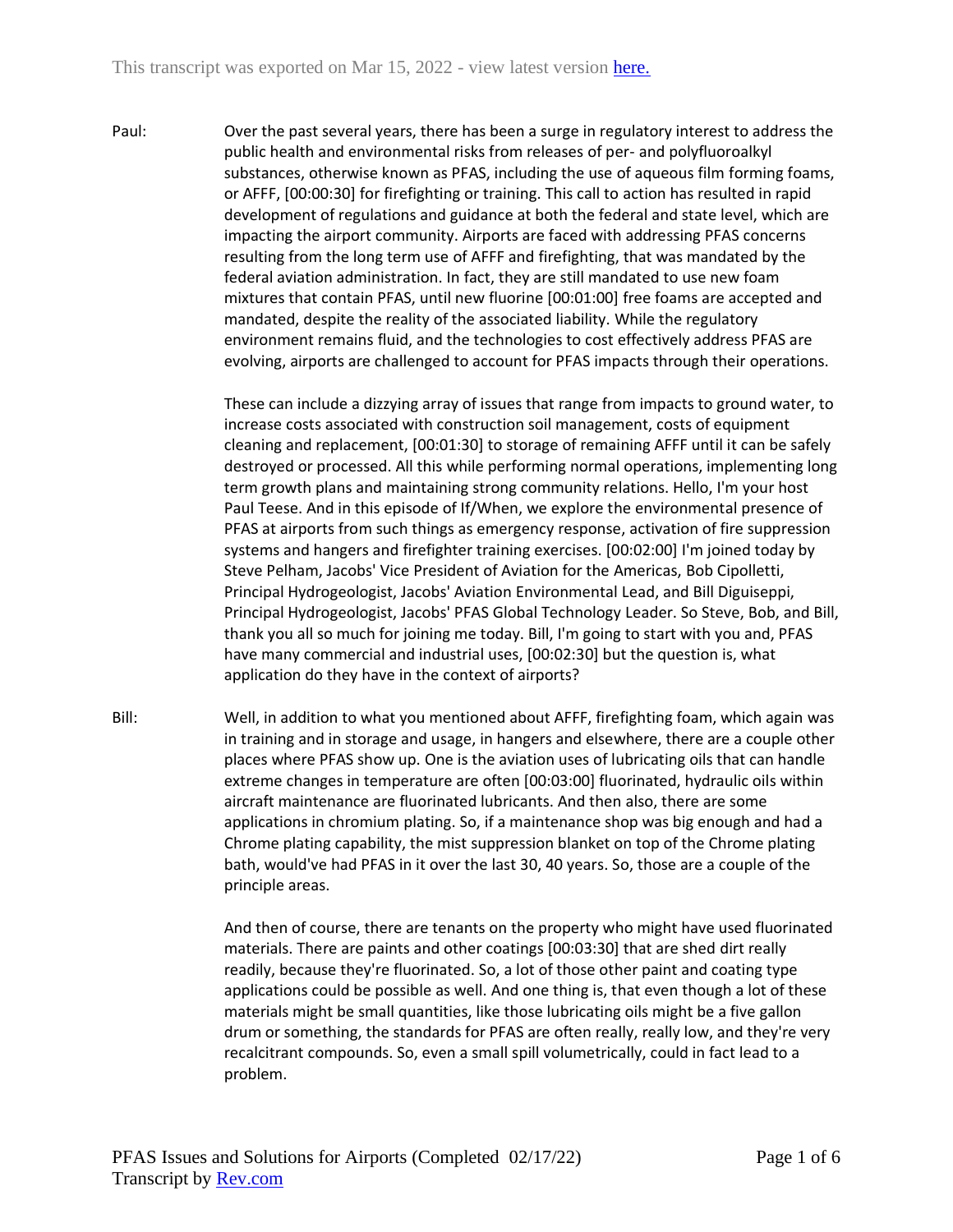- Paul: Yeah. [00:04:00] And it's quite a nettlesome environmental challenge. I understand that, trying to clean these contaminants up and trying to manage them. Steve, what are some of the challenges that US airports face in managing PFAS contaminants?
- Steve: I think one of the big challenges is, just being aware. I think some of the large airports that usually have staff members on the environmental side, but the 450 odd US airports that do commercial service, [00:04:30] many don't have the staff to be able to take this on. So, that would be the first thing, is awareness, and then two is, to start realizing where has a AFFF been used on site and then we can go from there.
- Paul: Okay. And then Bob, within the first couple of months of the Biden Administration, we have seen a high level of attention on PFAS with potential federal regulatory actions pending, states are also demonstrating [00:05:00] increased engagement. And it's likely that several bills will be presented in state legislatures to address PFAS. So, how are airports responding to these regulatory challenges?
- Bob: Well, the regulatory situation is very fluid, which makes managing PFAS particularly challenging for airports. And they're faced with a need to balance, moving forward, their every day aspects of what they do in airport operations. It could be a capital improvement project, tax away reconfiguration, ongoing [00:05:30] fire training, while trying to keep an eye on how the regulatory changes could impact their environmental liability and the reputation, the community, which we know is important to airports. Airports are responding in a whole lot of different ways that depend, for example, on the regulatory framework where they're located, while they wait around to see what happens in Washington. And some highly regulated states, such as California, PFAS investigations have been going on for several years now and [00:06:00] airports, they're complying with the sampling mandates. They really understand what's going on in those states. Some airports are addressing PFAS management as part of their risk management strategy.

So, they're documenting past use, they're looking at what their current storage is, are there known suspected releases of foam in the past. Well ahead of any kind of regulatory push or requirement, the lack of soil standards though, in most states combined with that uncertainty around the potential hazardous substance designation [00:06:30] at the federal level, as resulted in many airports, really deciding just to stockpile their soils after site, assuming they have the room to do so. Many airports don't have that room. So, they're having to send their soils and construction debris and that sort of thing out to their current stable of landfill providers. And that can be challenging, because a lot of these landfills are not necessarily going to be taking PFAS soils, or they may start requiring sampling, prior to acceptance, but really all in all, there's [00:07:00] not a whole lot of consistency across the industry. Other than that there's an awareness of PFAS and how it might impact our operations.

Paul: And I imagine, I don't know, but I imagine that there's probably a scale of airport readiness, where perhaps some facilities are more ready than others. Steve, from a planning and operations perspective, what actions do you think airports should consider in preparing for PFAS related [00:07:30] concerns?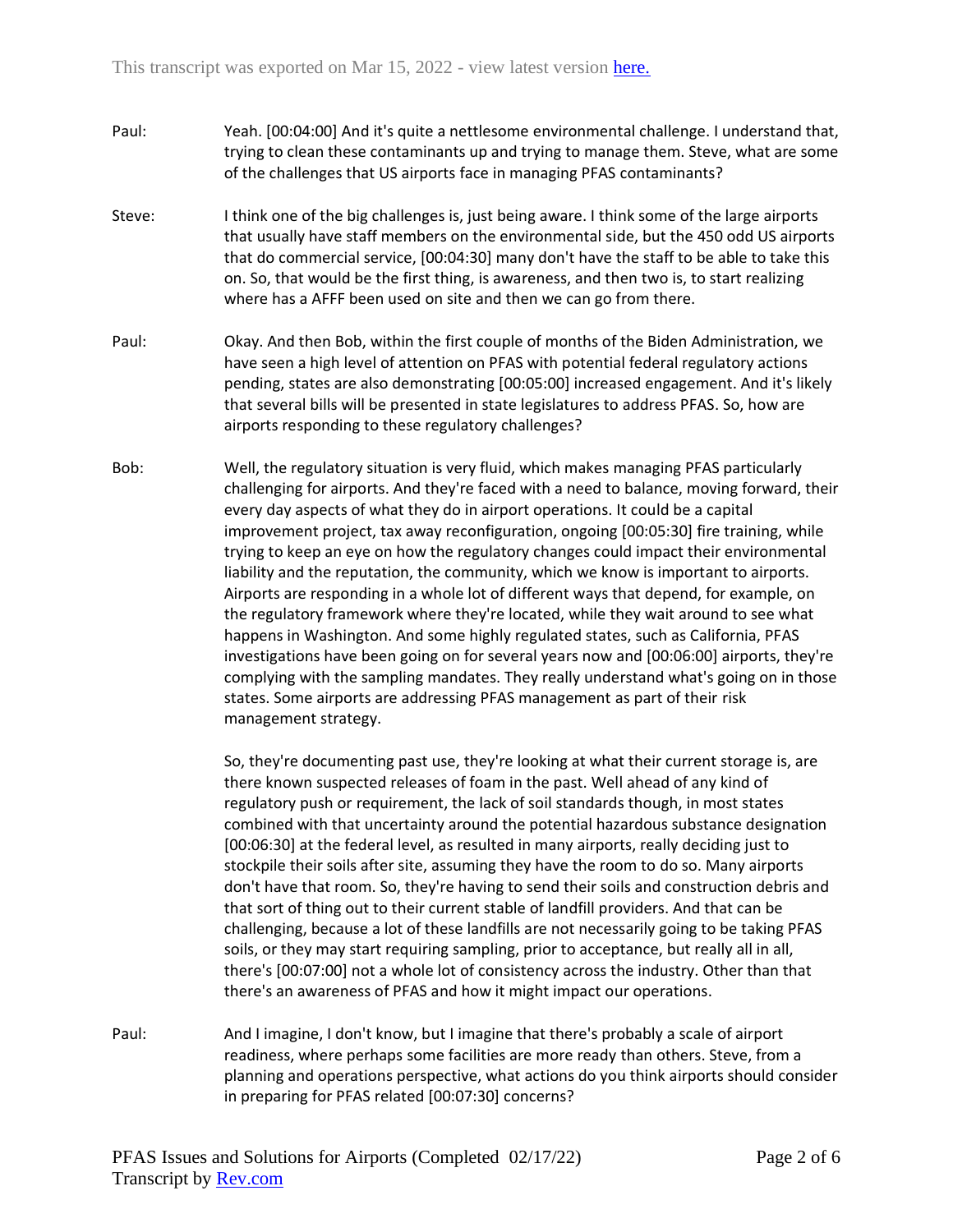- Steve: So, going back to the awareness piece, I'd be looking at operationally, where if they had an incident, where's the fire pit on an airport. Just kind of documenting what you know, but one never knows when you're going to get a phone call regarding PFAS, whether it be from the press, whether it be from city council, from your authority board. So, it's nice to have that file folder handy, of here's where we've had engagements. Here's [00:08:00] the age of our trucks. This is how we clean our trucks. So, operationally is one, then two, who do you have on tap that is assisting you, and/or your city on legal matters. Then I would be looking at again, environmental health and safety areas and how to manage the overall approach. All those things, we all kind of know, but to have them in a file folder so that they're ready, then we can move to the next [00:08:30] stage.
- Paul: And I suspect that it's most efficacious if you have a partner, I'm going to assume like Jacobs, who has experience in this space, to be able to help an airport partner walk through this and knows what questions to ask and what mitigating activities to take. And so, I can only imagine it's invaluable to have someone like a Jacobs partnering with the airports to help mitigate PFAS. Would you agree with that?
- Steve: I'm [00:09:00] glad you said it. Yes. And it goes to, "What are you looking at?" And I know Bob and Bill have a lot of intel and insight onto this, but where are we looking at from mitigation? What are we looking at as far as dirt management, what are we looking at of identifying and where and when? There's a bunch of things to be looking at. And I guess, at the end of it all, there's also that CapEx piece. How many [00:09:30] dollars are we looking at for said airport and it differs across the board.
- Paul: Gotcha. So Bill, what are the options, risks and liabilities, associated with storage and disposal of AFFF contaminated soil and storm water, construction, debris, and other PFAS containing materials?
- Bill: Well, that's a really broad topic. A number of different points there. Related to the AFFF, a lot of airports [00:10:00] now are starting to convert and change over to the fluorine free foams, or they will, as soon as FAA fully authorizes that change over. The US air force has taken out older foams and put in C6, a different foam that is thought to be less toxic. So, once you remove that foam, you have to do something with that old foam, that is the one that has been most identified as a problem. So, pretty much incineration is kind of the only [00:10:30] destructive game in town. And even that has been sort of called into question recently, because there's not a ton of data demonstrating complete destruction in an incinerator. After all, these are chemicals that are made to throw onto a fire and still hold together.

Some people are stabilizing it, by mixing it with carbon based materials and sort of binding it up and then sticking it in a landfill. So, as far as the foam, there are some options out there. The soil... Yeah. Another [00:11:00] thing Bob mentioned about soil management and options like taking it to landfills, some landfills are no longer accepting soils, EPA has recent guidance that just came out in the last six months, actually kind of recommends stockpiling it on site until better options are available, because the options are pretty limited and they're fairly expensive and a little bit uncertain. Related to storm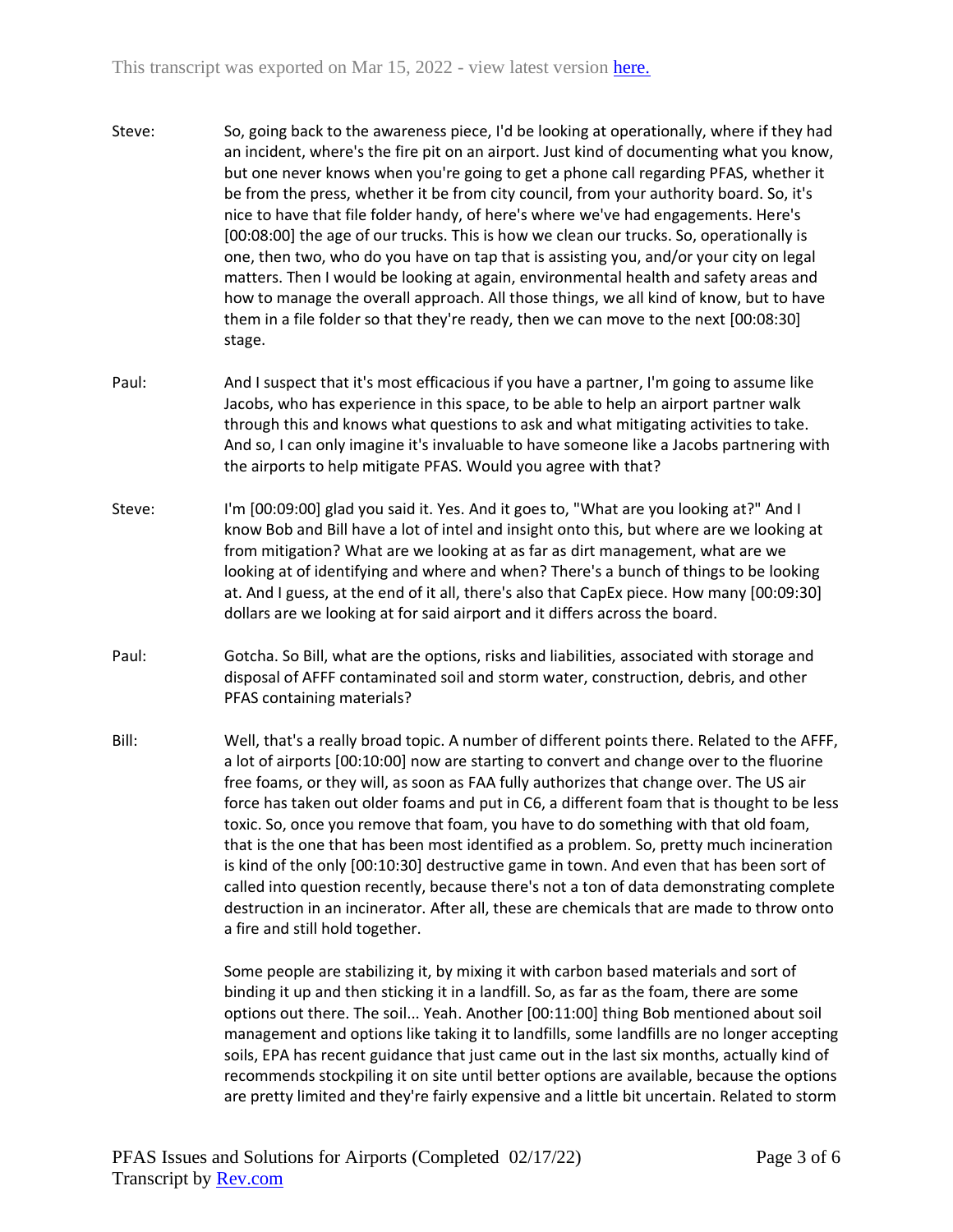water, that's really kind of a new topic. There's only beginning now, to be people looking at that. I do know some more [00:11:30] regulators are looking at that more heavily, and I expect to see changes at the state level in the coming years, there are some passive treatment methods that we're working on in terms of engineered wetlands, sorbtive underflow, carbon systems and other things with sorbtive media to bind it up and prevent it from migrating offsite with storm water, because that's actually going to become more of an issue.

The construction debris, it turns out that PFAS settles into concrete, pretty solidly, [00:12:00] but can be leached out later, so even concrete fire training pads for instance, need to be handled as if they are a potential source. So, sealing them in, putting them in a line landfill or some other controlled environment is the best way to handle that. So, for right now, a lot of these materials, there's sort of a lot of bad choices, I would say. The things that are sort of developing in the industry are soil washing, for instance, separating out the PFAS from the soil materials [00:12:30] and then treating that wash water, or thermal treatment, thermal absorption at lower temperatures, driving it off of the soil and then capturing the vapors and treating the vapors. And we've done a number of studies with that. And we actually have one coming up this year, in Situ looking at soil source areas to drive the PFAS out of the soil. So, it is no longer a contribution to groundwater. So, a lot of things is in development, but right now they're fairly limited selection of choices.

- Paul: And then Bob, what is your perspective on [00:13:00] PFAS impacts to an airport's desire to redevelop portions of its property as a new avenue for revenue generation?
- Bob: Well, the airports took a hit, so they need to be really creative in how they make up for loss and revenue due to the pandemic. And their proper is an asset that absolutely has to be part of the conversation. And I think the environmental industry has had a long history of how to redevelop impaired properties. And PFAS is, while it's a unique [00:13:30] set of compounds, a lot of the challenges are similar. One key for success is understanding if you have PFAS or frankly, any constituent present in your soil or groundwater within the parcel of land being considered for sale or lease, before you move forward with anything. It allows for proper planning to occur, so that the airport will understand any of the potential impacts that PFAS may have for repurposing a property. And then you can account [00:14:00] for them throughout the process, which is really important.

It's important to remember that buyers or lessees will likely do a property assessment, ahead of time, well before they enter into an agreement, so accounting for PFAS allows the airport to avoid surprises and nobody likes surprises during a negotiation. So, during both the sale or lease agreement negotiations, and certainly down the road during construction activities, surprises are not what you want to be having. There's cost schedule issues with that and potentially even [00:14:30] liabilities associated with it. If impacted soils at ground, where are found, as Bill alluded to, there's lots of different things that can be done. There are the right combination of technologies, if you use them properly, that can address PFAS concerns in a way that's very compatible with redevelopment scenarios. And we'd like to put disclaimer right here to some degree to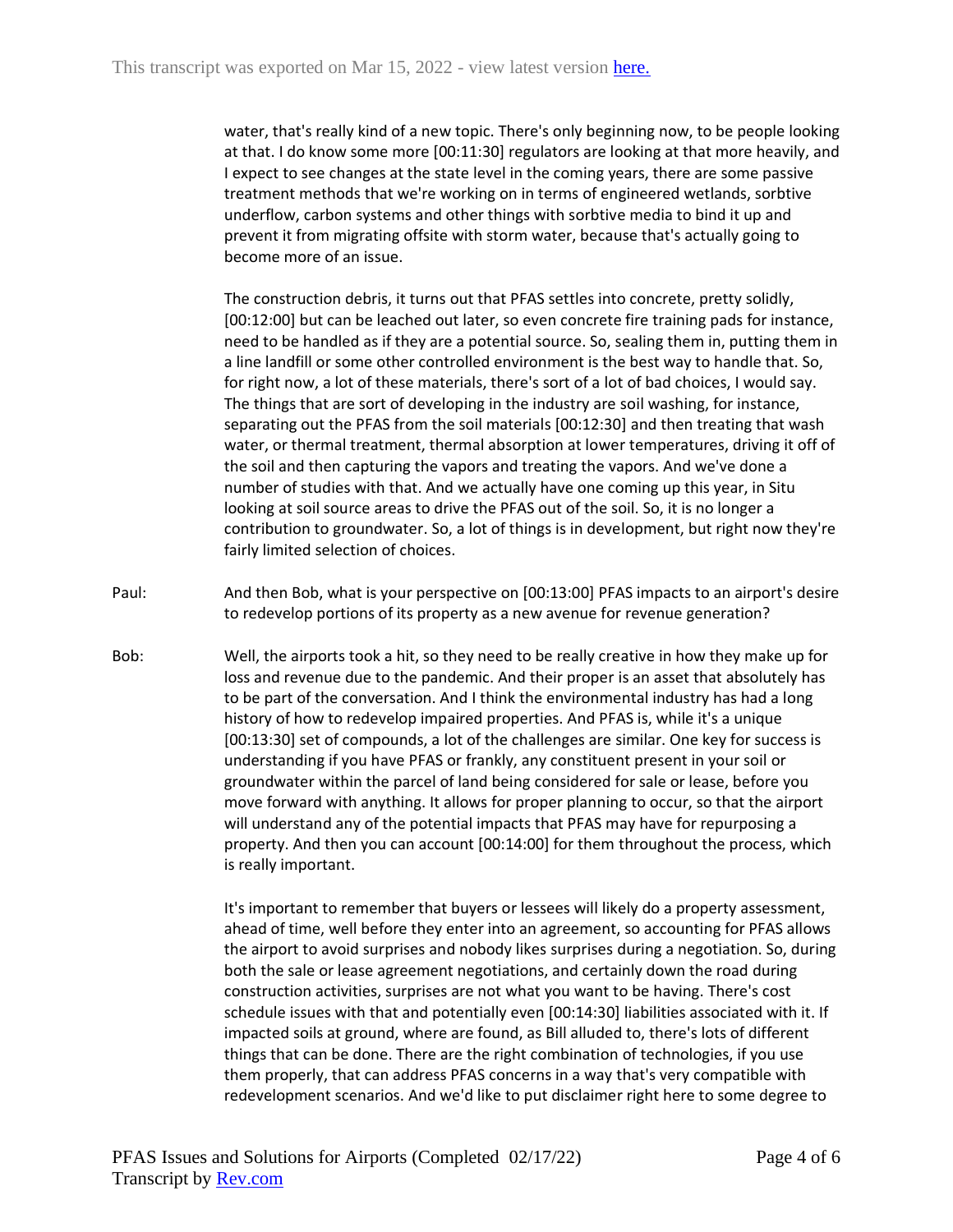say, of course, engage with your legal counsel and other key players, because they are really crucial for successful redevelopment projects.

- Paul: Now, my next [00:15:00] question is for both Bob and Bill. And Bob, I'll start with you. And then Bill, I'm going to ask you to the same question, but Bob, what are the current best practices and approaches that airports should consider for managing soil and other media as part of their construction projects? And how is that different from remediation?
- Bob: Well, I'll take a shot at sort of the soil management and I'll let Bill talk about the remediation, because that's more of his field of [00:15:30] work then mine. Okay. Well, the good news really is, that there's a lot of existing best practices out there for soil handling and stockpile management that they're protective of human health, the environment, workers, et cetera. And those work for PFAS as well. It's a new contaminant, but the concepts are the same as things we're very familiar with. You do things like cover the ground before you put your soil down, covering with sheeting, cover the soil pile itself. So, you don't get soil eroding off and getting into [00:16:00] storm water. You don't allow infiltration of rainwater through the pile to get the groundwater. The airports we work with, they're very familiar with those approaches and many of them have that built right into their existing soil management plan.

So, you can modify that to account for PFAS and some of those unique aspects of PFAS. I will say, thing that we need to be cautious about though, is spreading soil around during construction activities, you should avoid that. Because, what you don't want to do is, spread potentially impacted soils [00:16:30] to clean areas. Because, then you create new areas of impacted soil, and we don't want that. Potentially new areas for leaching to groundwater. And when you're doing construction dewatering, which commonly happens, there are also common approaches for addressing that, that are similar to other types of contaminants and they're easily applicable to PFAS contaminated groundwater. Then Bill, I'll send it over to you for the second part of that.

- Paul: Yeah. So Bill, the question was, how is it different from remediation?
- Bill: Yeah. So, fundamentally [00:17:00] managing the soil is allowing you to keep up with the construction project and get the soil out of the way, so that you can get accomplished what your top priority is, which is the various runway and tarmac modifications and other things like that. So, doing that in a sensible way, like Bob said, there are a lot of best practices making sure that you're managing it in a responsible way, I think is important right now. There's not a lot of regulations directly applicable to it, but there very likely will be in the future. And so, [00:17:30] I think if you can demonstrate that you did the right thing and what you did made the most sense when you did it, like putting it on plastic sheeting, covering it with plastic, or sending it to a lined landfill, as opposed to just a construction dump, you're showing that you at least did what made sense at the time to limit its exposure or whatever.

But then, from a remediation standpoint, there are some states that have promulgated soil clean up standards right now, Alaska is one for instance, where any soil that you do